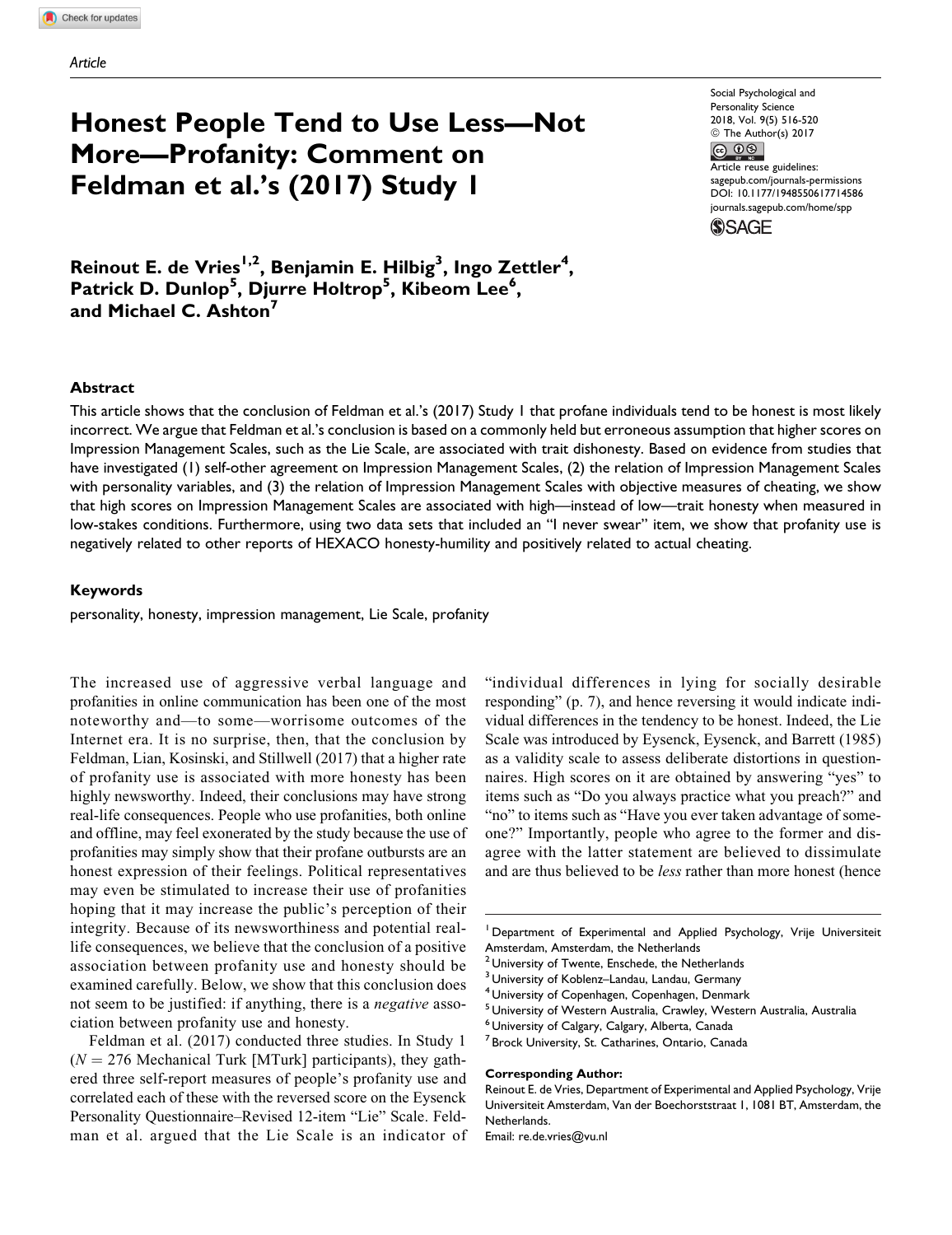the label "Lie Scale"). Feldman et al. found that their measures of profanity use were positively related to low scores on the Lie Scale, and they interpreted this result as showing that profanity use was positively associated with honesty.

In Study 2, Feldman et al. used the text of participants' Facebook status updates to compute scores for profanity use and for honesty. The latter score was based on participants' use of words belonging to categories identified by Newman, Pennebaker, Berry, and Richards (2003) as being more heavily used by research participants in deliberate false statements than in deliberate true statements. Feldman et al. reported that participants who used more profanity tended to use more  $(r = .20)$  of the words in the categories found by Newman et al. to distinguish deliberate false from true statements.<sup>1</sup> The critical problem with Study 2 is that the word use index of Newman et al. was not derived based on its ability to distinguish dishonest from honest persons. Instead, that index was derived based on its ability to distinguish false from true statements as elicited from research participants who were asked to generate such statements. Although this particular index has been applied to naturally occurring statements as a way of obtaining an individual difference measure of honesty (Feldman, Chao, Farh, & Bardi, 2015), there is no construct validity evidence to support such a use of this index. $2$  In the absence of any evidence that individual differences in honesty can be validly assessed by this word use index, the results of Feldman et al.'s (2017) Study 2 do not provide any evidence for a link between profanity use and trait honesty.

In Study 3 ( $N = 50$  U.S. states), the authors found a positive relation between state-level aggregated profanity rates from Study 2 Facebook participants with state-level integrity scores from the State Integrity Investigation 2012, which was based on interviews with state officials, researchers, journalists, and executives. The most important comment to be made about this third study is that the results do not pertain to individual-level integrity. That is, it is perfectly possible that aggregate statelevel relations are the very opposite of individual-level relations because different processes can play a role at the state and individual levels. Therefore, the results of Feldman et al.'s Study 3 do not bear on the relation between profanity use and trait honesty.

In this comment, we do not discuss Studies 2 and 3 of Feldman et al. any further, because neither of those studies examined individual differences in profanity use in relation to construct valid indicators of trait honesty. We focus instead on Study 1, because in that study, individual differences in profanity use were examined in relation to a variable that was interpreted as a measure of trait dishonesty. The problem, as we explain below, is that the latter variable is in fact associated with somewhat higher, rather than lower, levels of honesty.

We noted above that, according to the scoring procedure of Impression Management Scales (Paulhus, 2002) such as the Lie Scale (Eysenck, Eysenck, & Barrett, 1985), $\delta$  people who indicate that they are moral and well-behaved are considered to be less honest. However, recent evidence has indicated that such an interpretation of Impression Management Scales is

fundamentally flawed. That is, instead of being indicative of a trait-like tendency to lie,<sup>4</sup> high scores on Impression Management Scales, at least in low-stakes settings, are in fact associated *positively* with trait honesty. The evidence for this "corrected" interpretation of Impression Management Scales is based on three lines of empirical evidence: (1) the positive self-other agreement relations on Impression Management Scales, (2) the positive relation of Impression Management Scales with both self-report and other report measures of the personality trait honesty-humility, and (3) the negative relation of Impression Management Scales with objective behavioral indicators of dishonesty. We briefly discuss each line of evidence below.

First, if Impression Management (or Lie) Scales actually did measure lying on items such as "Do you always practice what you preach?," the correlation between self-ratings and ratings obtained from knowledgeable others would have to be negative. That is, if a "liar" were more likely to (falsely) indicate that she or he does practice what she or he preaches, somebody who knows this person well should be more likely to indicate that she or he does not practice what she or he preaches, ultimately resulting in a negative correlation between self- and other-responses. Instead, research so far has found the opposite results. Consider the Balanced Inventory of Desirable Responding (BIDR) Impression Management Scale (Paulhus, 2002), which is strongly correlated (e.g.,  $r = .61$ ; Davies, French, & Keogh, 1998) with, and similar in content to, the Lie Scale used in Feldman et al.'s (2017) Study 1. Studies of the BIDR have shown that self-ratings and ratings by knowledgeable others are in fact positively—instead of negatively—correlated. For example, Konstabel, Aavik, and Allik (2006) reported self-other correlations of .40 in a low-stakes condition and .24 in a high-stakes (job applicant) condition, and De Vries, Zettler, and Hilbig (2014) reported a correlation of .45 in a lowstakes condition. Therefore, high scores on Impression Management (or Lie) Scales tend to indicate higher rather than lower levels of trait honesty, especially in low-stakes conditions such as in Study 1 of Feldman et al. (2017).

Second, Impression Management Scales, including the Lie Scale used by Feldman et al. (2017), have been found to be positively associated with trait honesty. De Vries et al. (2014) obtained self-reports on the HEXACO Personality Inventory–Revised (HEXACO-PI-R; e.g., Lee & Ashton, 2004) and the BIDR from 1,106 persons and obtained for each of those persons an independent other report from a close acquaintance (see De Vries et al., 2014, for more details on the procedure and sample characteristics). Their results showed that the BIDR Impression Management Scale was correlated positively with HEXACO honesty-humility, within selfreports ( $r = .56$ ), within other reports ( $r = .62$ ) and—crucially—between self-report and other report  $(r = .32$  for self-report honesty-humility with other report BIDR and  $r =$ .32 for other report honesty-humility with self-report  $BIDR$ ).<sup>5</sup> Similarly, using the same Lie Scale (Eysenck et al., 1985) used in Study 1 of Feldman et al. (2017), Dunlop, Morrison, Koenig, and Silcox (2012) found a positive relation between (self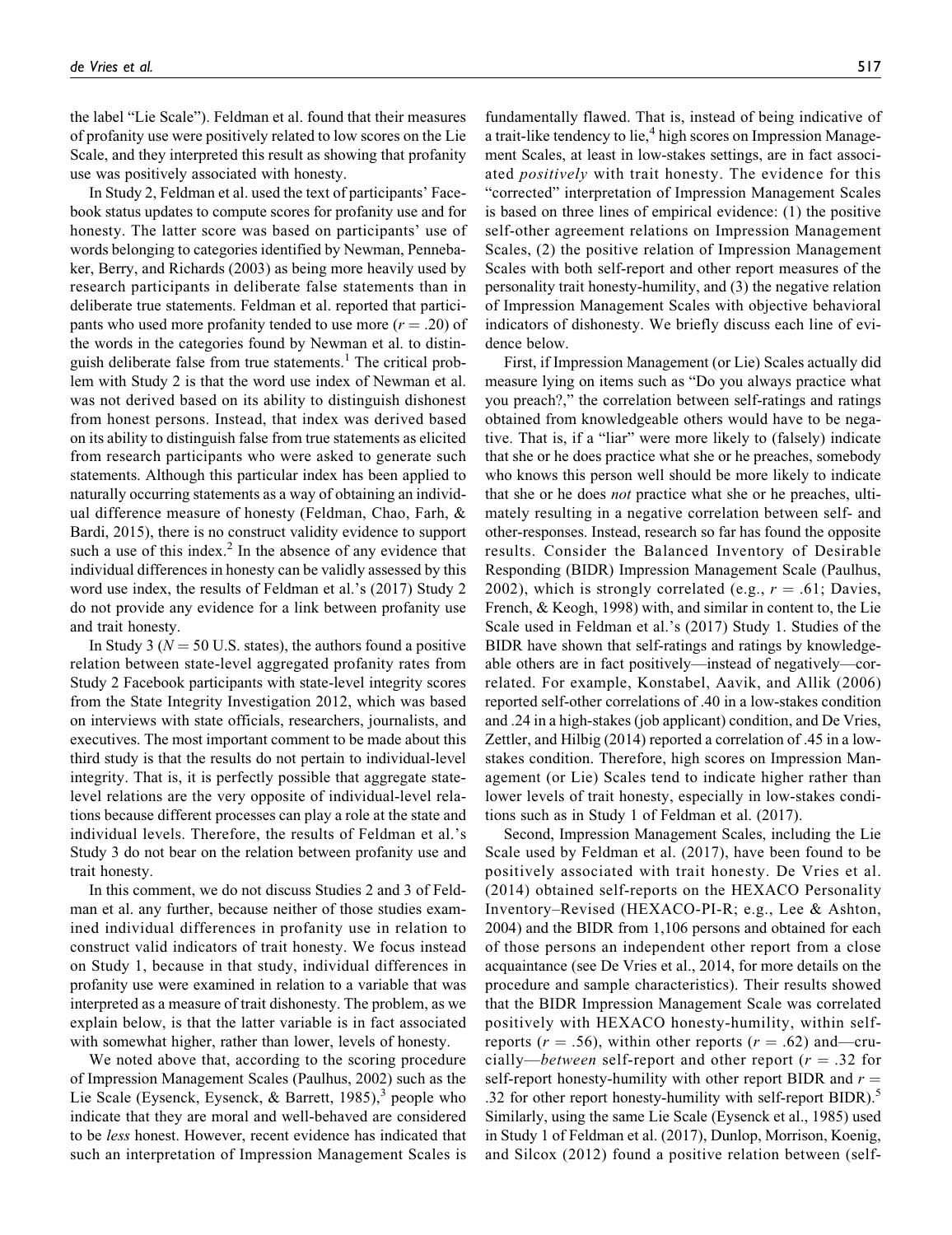report) scores on the Lie Scale and both self-report ( $r = .33$ ) and other report ( $r = .19$ ) honesty-humility. These results suggest that people who score high on Impression Management or Lie Scales are, according to close acquaintances, actually more likely to be honest than dishonest.

Third, scores on Impression Management Scales have been found to be negatively correlated with scores on objective behavioral indicators of dishonesty—indicators that are also negatively correlated with self-reports of honesty-humility. Zettler, Hilbig, Moshagen, and De Vries (2015) found that people who had higher scores on the BIDR Impression Management Scale (which, again, correlates strongly positively with the Lie Scale used in Feldman et al.'s Study 1) were *less*rather than more—likely to cheat in a laboratory task (described later in this report) as compared with those scoring lower on the Impression Management Scale. This result is thus another indication that high scores on Impression Management or Lie Scales are associated with honesty instead of dishonesty (see Cunningham, Wong, & Barbee, 1994, for a similar finding and also see Uziel, 2010, for a related criticism on Impression Management Scales based on an extensive review of the empirical and experimental literature).<sup>6</sup>

In contrast to the conclusion drawn by Feldman et al. (2017) that "profanity [is] associated with less lying and deception at the individual level" (p. 1), there is empirical evidence to suggest that individual differences in profanity use are associated with *more* lying and cheating, or to frame it differently, that people higher in honesty are less likely to swear. This evidence comes from two above-mentioned studies that investigated the relation between BIDR impression management and both personality (De Vries et al., 2014) and a behavioral measure of cheating (Zettler et al., 2015), respectively (data of the analyses reported below are available through the Open Science Framework; see De Vries et al., 2017). The BIDR Impression Management Scale contains a (reversed) profanity item which reads "I never swear." In the De Vries et al. (2014) study, respondents filled out the BIDR at Time 1 and the HEXACO-PI-R, which contains a 32-item honesty-humility scale ( $\alpha$  = .90), at Time 2 (a week later). Around the same time, close acquaintances of the target individuals filled out the other report version of the HEXACO-PI-R ( $\alpha = .91$  for other report honesty-humility) and—during the same session—the other report version of the BIDR, which contains the item "she or he never swears." First of all, self-other correlations of the profanity item showed high levels of self-other agreement  $(r = .49)$ . Second, self-reports of honesty-humility correlated positively  $(r = .23)$  with the item "I never swear"; likewise, other reports of honesty-humility correlated positively  $(r =$ .28) with the item "she or he never swears."7 Most notably, self-report honesty-humility correlated .24 with other report "she or he never swears" and other report honesty-humility correlated .16 with self-report "I never swear" (all  $ps < .01$ ). Thus, in stark contrast to the conclusion of Feldman et al. (2017), higher honesty-humility was associated with (slightly) lower use of profanity. Note that because profanity use was assessed with only one profanity item, the findings may be an



Figure 1. Predicted probability of responding "yes" (coded 1, "no" coded 0) and thus claiming to have obtained exactly two successes in exactly two coin tosses from a logistic regression on the Balanced Inventory of Desirable Responding item "I never swear." The confidence band represents the 95% confidence interval of the prediction. The dashed line depicts the probability of "yes" responses to be expected under complete honesty (25%).

underestimation of the true honesty/profanity relation, which thus seems to be negative rather than positive.

Similarly, we reanalyzed the data ( $N = 139$ ) from Zettler et al.'s (2015) study which included self-reports on the BIDR—and thus, once more, on the item "I never swear"—and an objective behavioral cheating task, variants of which have been used almost universally in behavioral ethics research (Moshagen & Hilbig, 2017). Specifically, participants tossed a coin twice in private. If they answered "yes" to the question whether they had obtained exactly two successes, they received an additional 5 $\epsilon$ , otherwise nothing (for details, see original study). Thus, participants could lie to increase their gains without any risk of getting caught. However, the extent of cheating can easily be estimated on the aggregate since the probability of "yes" responses under complete honesty is conclusively known (for two successes in two tosses, it is 25%). Figure 1 depicts the relation between participants' responses on the BIDR item "I never swear" and the probability of "yes" responses. As can be seen, individuals who agreed to the statement "I never swear" responded "yes" in the cheating task with approximately the probability that would be expected under complete honesty. Those who tended to disagree with the statement, by contrast, were more likely to respond "yes" than can be expected by chance and thus were more likely to have cheated. The simple bivariate correlation between scores on "I never swear" and participants' responses in the cheating task  $(1 = yes, 0 = no)$  was  $r = -.09$  and thus negative rather than positive. Correspondingly, a Bayesian Analyses using JASP (Love et al., 2015) revealed a Bayes Factor of  $BF_{01} = 17.7$ which constitutes strong evidence against the hypothesis (by Feldman et al., 2017) that profanity is positively associated with honesty. Note that due to using only a single item and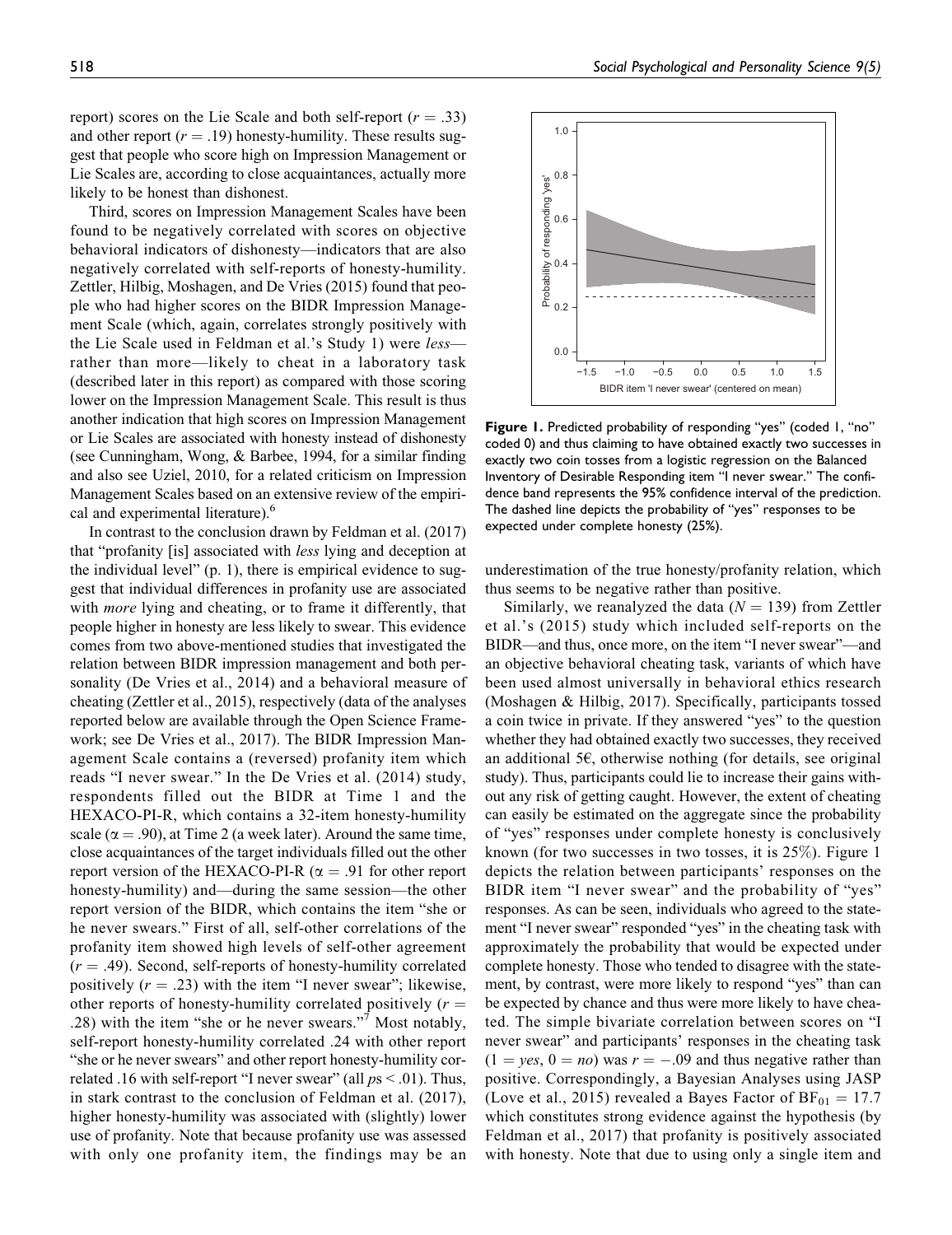because data from cheating paradigms inherently include noise (some honest individuals also respond "yes"), the small effect size we report here is very likely to be a substantial underestimation of the true effect (Moshagen & Hilbig, 2017).

In summary, the above findings strongly suggest that the conclusions of Feldman et al. (2017) are incorrect. Lie Scales are correlated positively rather than negatively with trait honesty and the relation between profanity use and trait honesty is likely to be negative. Once again, we call for a moratorium on the use of lie, impression management, and/or social desirability scales in low-stakes conditions as measures of dissimulation, deception, dishonesty, or faking (see De Vries et al., 2014; Zettler et al., 2015). Those who have collected data with Impression Management Scales are best advised to treat them as somewhat valid indicators of a tendency to be virtuous, at least when the scales are administered in anonymous, lowstakes conditions. If Lie and Impression Management Scales continue to be used as indicators of dishonesty—despite the evidence that they are actually somewhat predictive of higher honesty—then scientists and the public will continue to be misinformed about the relations between actual honesty and important real-world variables, such as the use of profanity.

#### Declaration of Conflicting Interests

The author(s) declared the following potential conflicts of interest with respect to the research, authorship, and/or publication of this article: Reinout E. de Vries, Kibeom Lee, and Michael C. Ashton have received royalties for the nonacademic use of the HEXACO-PI-R.

#### Funding

The author(s) received no financial support for the research, authorship, and/or publication of this article.

#### Notes

- 1. However, this relation was close to zero if negative emotion words not related to anxiety were included.
- 2. Feldman, Chao, Farh, and Bardi (2015) reported absolute correlations of .10 or weaker between this index and measures of four broad values constructs.
- 3. Several other scales have been designed as validity scales to detect deliberate distortion on questionnaires, such as the Minnesota Multiphasic Personality Inventory (MMPI) Lie Scale (Meehl & Hathaway, 1946) and the other-deception questionnaire (Sackeim & Gur, 1979). Such scales have been found to load on one factor, called impression management by Paulhus (1984). In the following, we will refer to impression management to describe this factor.
- 4. Note that Feldman et al. considered dishonesty as a trait (i.e., "a generalized personal inclination to obscure the truth in natural, everyday life situations," p. 4) that is captured by "a widely used lie scale" (p. 6), which "is one of the most common measures for assessing individual differences in lying [italics added] for socially desirable responding" (p. 7).
- 5. Supplementary analyses showed that all self-reported honestyhumility facets were significantly (at  $p < .001$ ) and positively related to impression management. Latent variables defined by self- and other reports on impression management and by self- and

other reports on honesty-humility were very strongly correlated  $(r = .73, \text{ see Figure 1 of De Vries et al., } 2014)$ . Impression management—honesty-humility domain scale correlations were only slightly (i.e., between .03 and .06) weaker when using a dichotomous scoring procedure. However, the dichotomous scoring procedure of the BIDR has been criticized for its attenuation of reliability and (convergent) correlation estimates (Stöber, Dette, & Musch, 2002).

- 6. Note that similar objective indicators of cheating have been found to be negatively correlated with HEXACO honesty-humility (Hilbig, Moshagen, & Zettler, 2015; Hilbig & Zettler, 2015; Thielmann, Hilbig, Zettler, & Moshagen, in press), the latter which has also been found to be positively correlated with objective indicators of cooperation and prosociality (Hilbig, Glöckner, & Zettler, 2014; Hilbig et al., 2015).
- 7. On a 1- to 7-point (strongly disagree—strongly agree) scale, the proportions (%) of self-report and other report responses to the "never swear" item were, respectively, 36.6, 24.1, 16.4, 5.4, 5.4, 6.7, and 5.3 (self-report) and 21.2, 21.6, 19.2, 10.8, 6.4, 10.9, and 9.8 (other report). The mean self-report and other report responses were lower than the midpoint, that is, respectively,  $m_s = 2.60$  $(SD<sub>s</sub> = 1.81)$  and  $m<sub>p</sub> = 3.31$   $(SD<sub>p</sub> = 1.97)$ , and slightly right skewed (i.e.,  $a_3$ ; respectively,  $a_{3-s} = 1.10$  and  $a_{3-p} = 0.55$ ). The distribution of responses suggests that many participants (in both self- and other reports) considered the spirit or gist of the item (i.e., do I swear relatively rarely or frequently?) rather than its exact wording (i.e., have I ever sworn or not?).

## **References**

- Cunningham, M. R., Wong, D. T., & Barbee, A. P. (1994). Selfpresentation dynamics on overt integrity tests: Experimental studies of the Reid Report. Journal of Applied Psychology, 79, 643–658.
- Davies, M. F., French, C. C., & Keogh, E. (1998). Self-deceptive enhancement and impression management correlates of EPQ-R dimensions. The Journal of Psychology, 132, 401-406.
- De Vries, R. E., Hilbig, B. E., Zettler, I., Dunlop, P., Holtrop, D., Lee, K., & Ashton, M. C. (2017, April 25). Data and analyses profanity commentary. Retrieved from [osf.io/7hakr](http://osf.io/7hakr)
- De Vries, R. E., Zettler, I., & Hilbig, B. E. (2014). Rethinking trait conceptions of social desirability scales impression management as an expression of honesty-humility. Assessment, 21, 286–299.
- Dunlop, P. D., Morrison, D. L., Koenig, J., & Silcox, B. (2012). Comparing the Eysenck and HEXACO models of personality in the prediction of adult delinquency. European Journal of Personality, 26, 194–202.
- Eysenck, S. B., Eysenck, H. J., & Barrett, P. (1985). A revised version of the psychoticism scale. Personality and Individual Differences,  $6, 21-29.$
- Feldman, G., Chao, M. M., Farh, J. L., & Bardi, A. (2015). The motivation and inhibition of breaking the rules: Personal values structures predict unethicality. Journal of Research in Personality, 59, 69–80.
- Feldman, G., Lian, H., Kosinski, M., & Stillwell, D. (2017). Frankly, we do give a damn: The relationship between profanity and